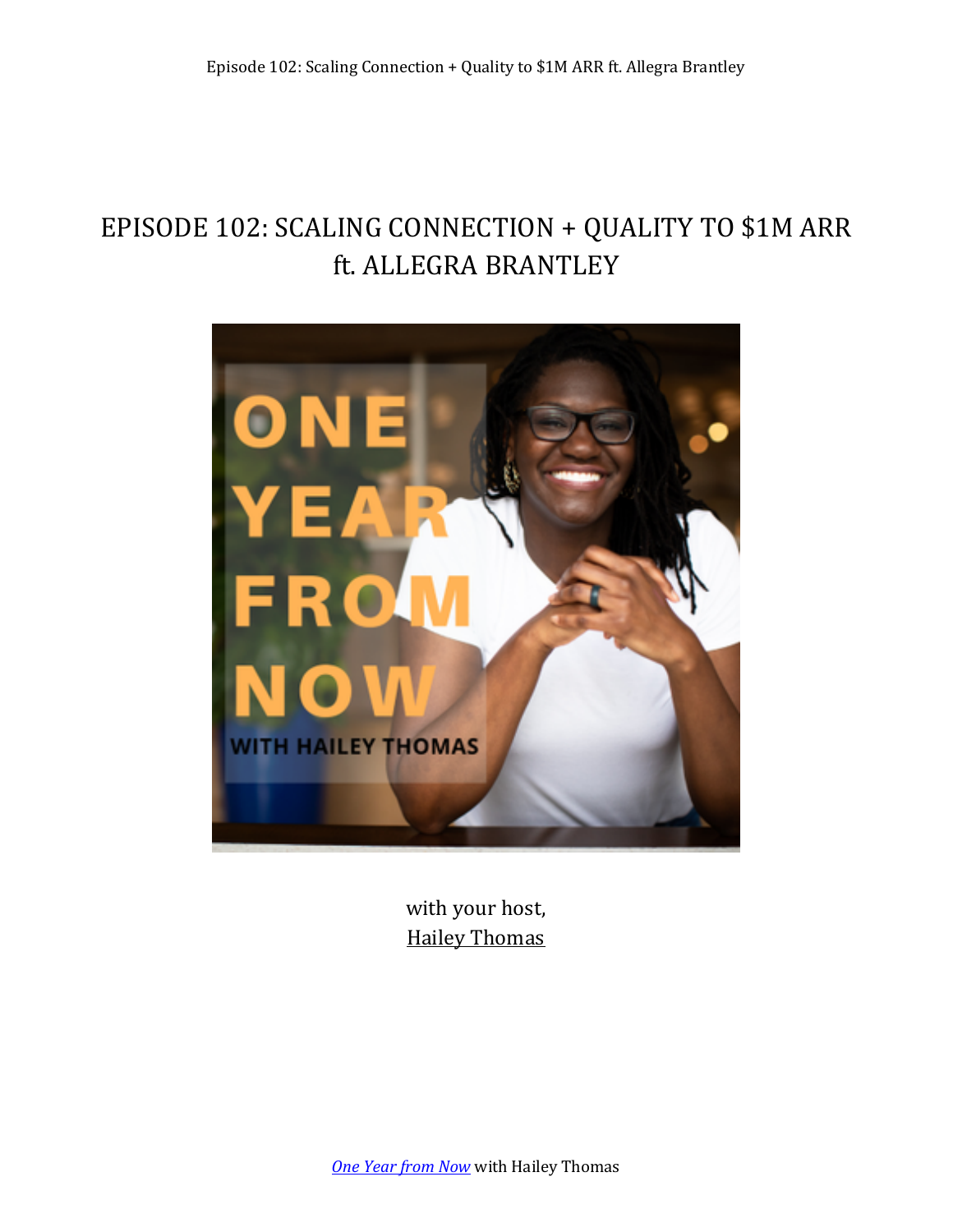There's no right way for growing an online business, and honestly, me and my guests are more than fine with that. I'm Hailey Thomas and this is the podcast that lets you be a fly on the wall for candid conversations and mini-lessons through a variety of online entrepreneurs who are growing their businesses based on their own visions. We are on a mission to normalize and laugh about the behindthe-scenes truth of achieving a new level of success in your business. This is One Year from Now.

## **Hailey**

All right, welcome to the podcast, you all, I am incredibly psyched to have Allegra Brantley here on the podcast. I'm a huge fan girl, just in general, but she also has an incredible entrepreneurial story and history, and the work she does is amazing. So, the short story is that Allegra is the CEO and Founder of Factora, and they are a financial literacy organization that focuses on empowering women to build real wealth through community and education and events. I was a part of a wealth circle, which is one of the ways in which they serve women, last fall and it was incredibly eye opening and just straight-up, from a product and UX experience, amazing. Like, it was so good. That's the part that I nerd out on, and it was a really cool experience in that way. So, giant introduction, but Allegra, welcome to the podcast.

## **Allegra**

Thank you so much for having me, Hailey, and I really appreciate when entrepreneurs take the wealth circle and can look at it from a product perspective, because you all know how much work goes into something like that. But yeah, it feels really good to hear a former wealth circle participant and Factora customer say that they enjoy their experience. So, very happy to hear it.

## **Hailey**

Yeah, absolutely. Now, for those of you that don't already follow Factora, there was a whole podcast called Coffee and Coin, and Allegra talks about her story, which I believe is episode 90, but on this podcast episode, I want to talk with her about her experience entrepreneurially in building Factora as a business asset, and just kind of your thoughts in general about business as an asset in your portfolio. We talk very regularly about seeing— not everything we build because sometimes we build things just for fun— but seeing the things that we build with intention and as assets that can be bought or sold are built upon as a part of our financial wealth so that we can, as a part of our legacy, build our legacy over in these parts. So, tell us a little bit about when you started Factora, why you started it, and just kind of the beginnings of your entrepreneurial journey.

# **Allegra**

Oh, I got chills, because I think if I'm being really honest, Factora was always gonna get started by me, and that's probably going all the way back to being raised by a single mom in a financially unstable household. A lot of people talk about post traumatic stress disorder, but I think there's a lesser known, but very awesome, post traumatic success disorder, and I think because of the financial hardships I watched my mom experience, it really made a mark on me as a young girl, that, "Okay, we might not have enough money this month. What does that mean? Can I still go to dance class?" Okay, there was a point where my college was not a sure thing. I had not applied for loans. And then my grandparents, who at one point had agreed to pay, we're changing their mind. And I was like, just beyond depressed and embarrassed. I was like, "Oh my god, am I the only person I know that's not going to go to college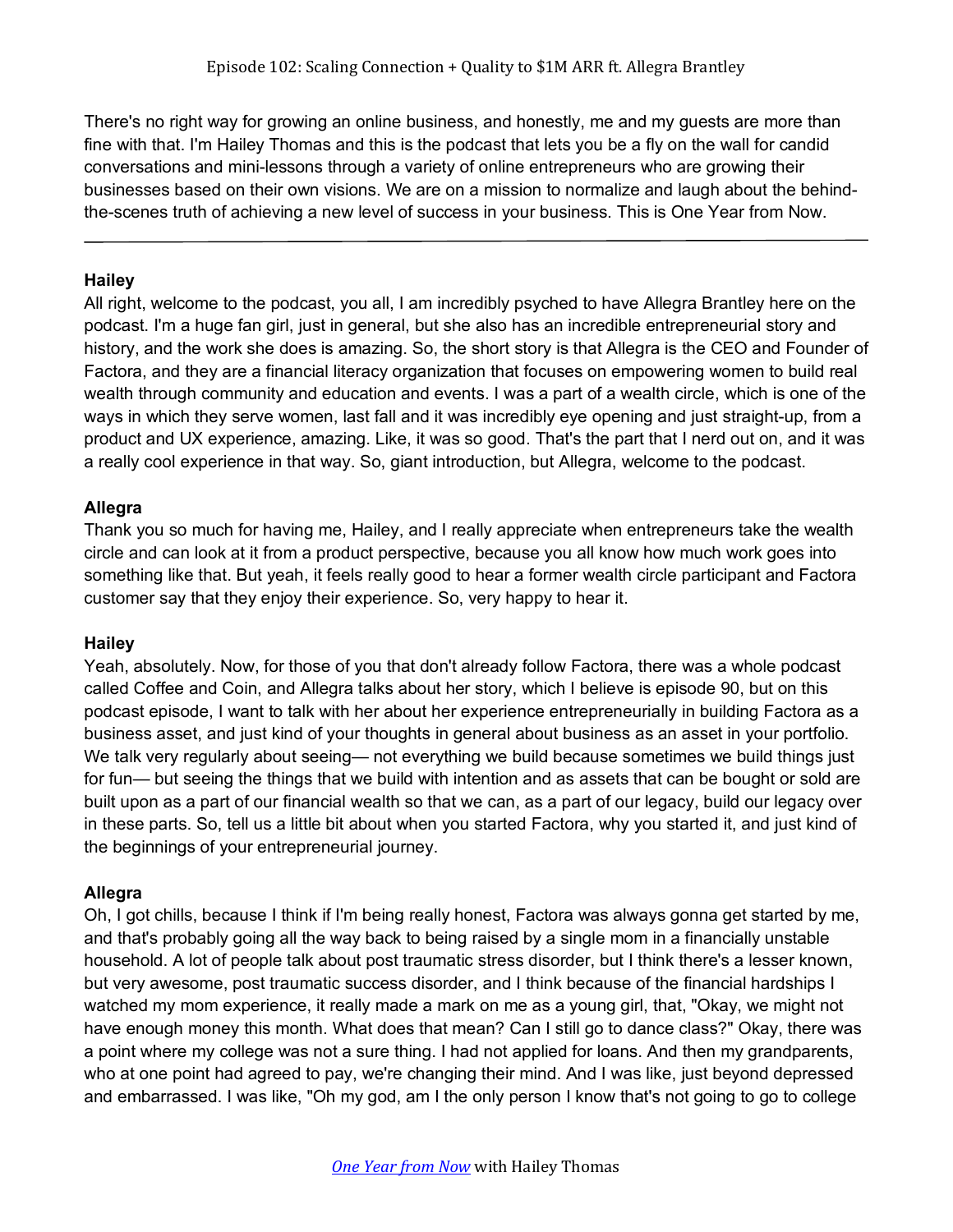this year, like, what am I going to do?" So, all of that to say, I think Factora got started long before I actually got it going, but if we're talking about just the business, getting up and running, it dates back clearly to 2016. I was living in New York, I had started my New York career making very little money, and then I was up to making over six figures, but a bigger problem existed and that was I didn't have any money. Every time I made more money, I surely couldn't seem to keep any of it. So, I had epitome of lifestyle creep. I would get a raise, and then I would get a nicer apartment, book a trip to Europe, get a nice bag, and it would all be said and done for before the race was really apparent. And it led me to a realization that just because you make more money, doesn't mean you have more money, and if you don't have financial knowledge and quality financial habits, then it's gonna be really hard to hang on to your money because we live in America, a consumer driven spending society, where you don't even have to have the money to spend it, you can just use credit cards and not your own money. So, I knew there was something wrong and, like many businesses that get started, you have the need yourself first. By 2017, I had really gone on a year-long journey of learning everything I could about personal finance, and then I had my second problem, which is there's knowing what to do, and then there's doing it, right? We all know we should turn off our technology and unplug and calm down before bed, doesn't mean we always do, it doesn't mean we don't say, "Yes, we're still here, Netflix, play another episode." But I had the same issue with money. I was reading all of these books and listening to all these podcasts, and I just felt frozen. I had complete analysis paralysis, I wanted to do everything because I had so much that I hadn't done, but I didn't want to mess up. And I think that there is something— we're probably not allowed to talk about gender these days— but I think there's something innately feminine about that. We don't want to mess up. We want to be good stewards of everything, of our relationships, of our money, of our lives. And so, I just had immense fear, even though I knew it was time to take action. Then I paid someone to help me figure it out, and that made all the difference. I think that when you pay for something, you are paying attention with that money. You are saying this is important to me, I'm prioritizing this. And so, then I got going, I got my first brokerage account open, I started investing. You see a little bit of passive income come in, and you are hooked, and it made all the difference. And really, the truth is, doing is how we garner experience so that we could do even better, because we learned from doing. We don't learn from reading, we don't learn from watching someone else do, we learn from trying it ourselves. So, by the end of 2017, I knew that I needed to help women build wealth, but that's all I knew. It was that phrase: help women build wealth. And I was like, "Okay, how?" It was just like, pinging me at the back of my neck constantly, and I didn't know more than the fact it just wouldn't go away and that I had to help. I had to help more women get unconfused and unscared and take action like I finally was, because it was so empowering and alleviating to not worry as much as I had been before. I was watching my accounts grow. I had savings. I had investments. I felt good. I wanted to shout it from the rooftops. So, by the end of 2018, we launched. We had a different name, we were called The L Factor at first. We— we, being all of me— launched with a customer base of eight people. We've always technically been profitable, because all I did to get set up was grab a Squarespace website and do a one-pager that said, "Here's what we're doing." And it was basically a course or a class. So, there were eight customers in the very first wealth circle, and we did it in person in a dark, sad little conference room in East Austin. I'm talking the air conditioning wasn't working, it was just a mess of a situation. But I will say there was something very special happening in that room. All of those women were early adopters, and were brought into my universe for a reason. They had their own money situations that they wanted to solve that led them there, but I was also really brutally honest with my first customers. I was like," I've never done this before. I'm just gonna impart all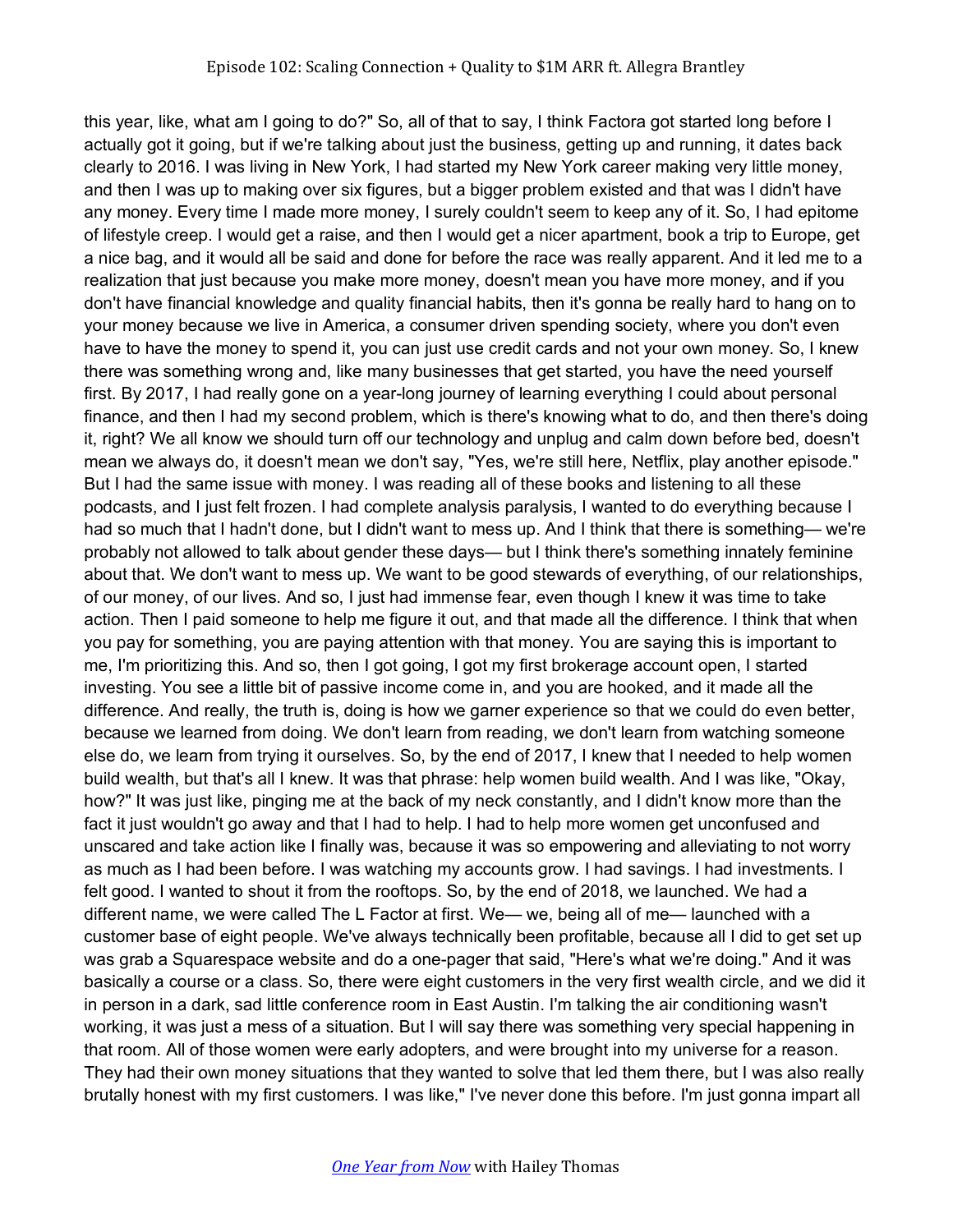the knowledge that I just had and started to utilize to you and you can use it as you please." And that's what we did. So, those first eight women, circle one, I call them my golden oldies, they're all still friends and people I'm connected to, to this day, which is kind of amazing if you think about that. Like, that your first customers remain your advocates and part of your loyal support group. Anyways, that was 2018, our first wealth circle launched in October, I got the LLC officially in November, and we were off to the races. I say "off to the races" meaning, I had a MVP, right? Like, there was a product, it was a course, it had a shape. I mean, it had nothing more than that, but I basically made a deal with myself. I said, alright Allegra, if you can take your learnings from that wealth circle, make it even better for the beginning of 2019, and sell five wealth circles before the bell tolls on the end of 2018, you can quit your full-time job in January because it means you didn't just have eight customers that you got lucky with, but you have a slew of them, you know? You have like, 30 more, because I was doing eight women per wealth circle, not thinking about the scale factor at first, just thinking about how to get the product. And so, I did that. And so, a very empowering moment in my entrepreneurial journey was going to my boss and letting them know that, not only was I quitting, but they were not getting two weeks. I'm leaving, this is it. Bye. Which, they didn't like, but I almost wanted to break that bridge. You know how everyone's like, "Keep your options open, don't burn any bridges." I'm like, "I need to burn this bridge," right? Like, yeah, what is it? Cut the ties from the dock for your boats?

## **Hailey**

Yeah, you're right. burn the bridges. You're totally right. So, what I heard in the story, we hadn't talked about this beforehand, folks, but the points that you're hitting are a lot of the emotion that you were experiencing that you were kind of tied to these really important parts of the story of. I love the concept of like post-traumatic stress, because I think many of the women that I work with, I'm that way too, of having a really unstable and highly volatile financial life growing up. So, like, "No, I'm just gonna learn how to make a lot of money and then fix that," right? There're some questionable things around that plan, but I think many of the folks that I work with and that listen to this podcast start the journey like that of, "I just want something else," and then end up being quite successful. We call it "revenge success" over here. So, there's that portion of it and then, moving from maybe some moments of feeling like, embarrassed and helpless into empowered and feeling a sense of relief that you've created for yourself through your, to coin another phrase, responsibility, so like, your ability to respond to the experience that you had, turn it into a product, and probably the greatest— I love that you told the story this way and told it for what it was, which is Factora of what it looks like now and all the branding and you have a whole team, which we're going to talk about, and version 1 look completely different. They're like, two different things, almost. I have the belief that you should be a little bit embarrassed of version one, meaning you got it out the door soon enough that it wasn't like, it wasn't great, but you got it out the door soon enough to like, see if it worked, to go test it out, go serve people go make some money, and then you can worry about improving it as you go. So, talk to me a little bit about your iteration cycles, because this is wealth circle 38? 39?

## **Allegra**

27! I'd be like five years older. Yeah, absolutely. Well, I think it's Seth Godin, who coined the term "ship and ship early," and I love that so much, because he says perfectionism is the opposite of being effective, because you're never going to get something out the door if you're trying to make it perfect, because you could work on perfecting something forever. So, definitely ship before you're ready, and I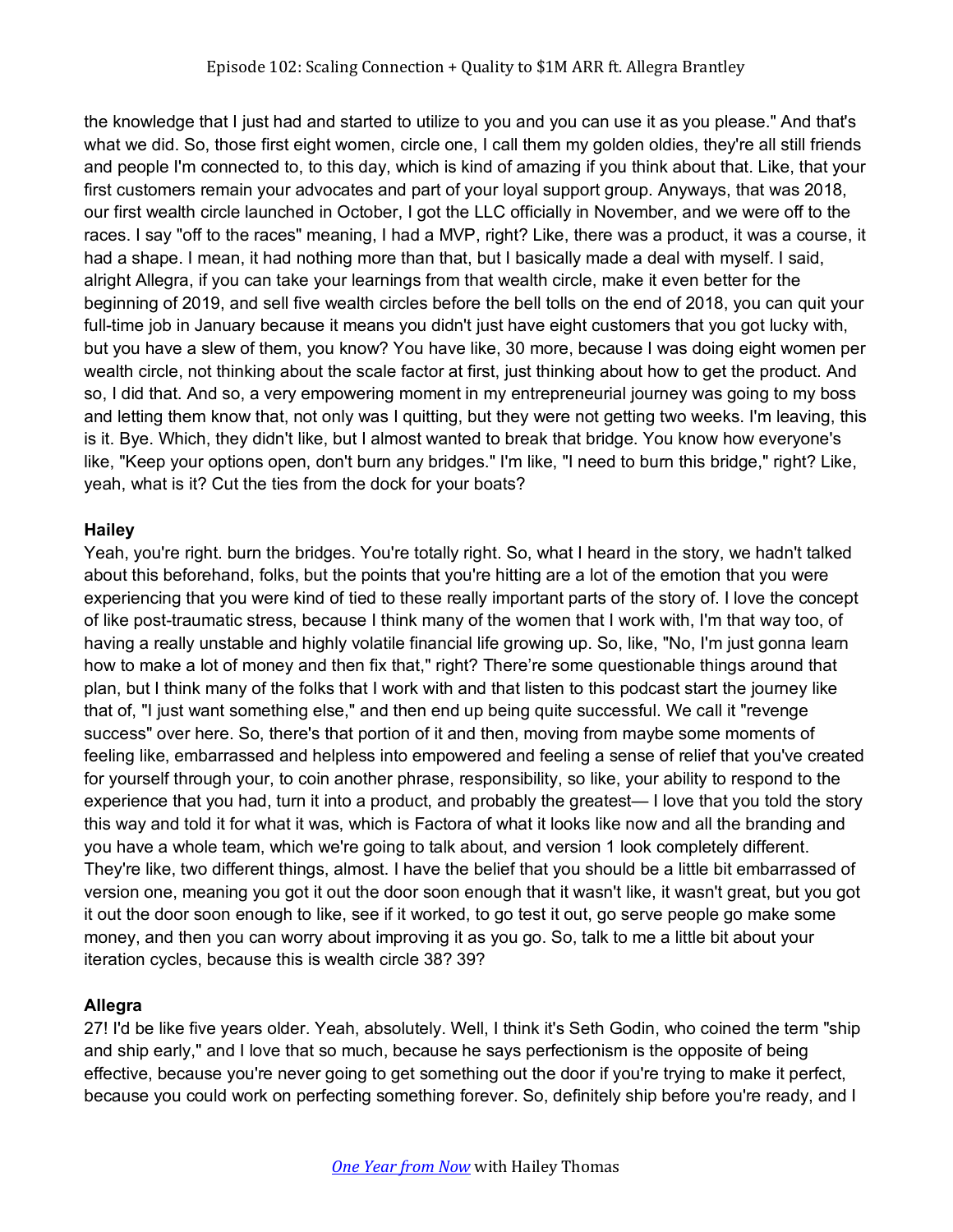did that. I gave myself, just like I said, "I have to sell five more wealth circles before I can quit my day job." I did the same thing for even launching the company. I said, "I have to have a website up by this date," because I was moderating an event that I had put together that was financially focused. The topic was women investors, and I was showing an angel investor, a real estate investor, and two stock market investors, and how they got started and what their setbacks and successes were. I just wanted to show women, "Look, there are successful women investors, here they are." And that event was you could feel something magical happening. We only had space for 150 people, and we had more than that on the waitlist. So, I was like, "People want this content, so this is what I care about and this is what I've been learning about, and I want to share this, so I have to have the one ready— not even ready, just I have to be able to announce that I'm doing this at that event," and I did. And that's how I got those first eight customers. But in terms of iterating on the format, we've iterated everything. You know the name change. So, that was one thing. We also started in-person, we're obviously now online. That first wealth circle served eight people, we currently have 430 women going through the 27th wealth circle, and we could have never done that in-person, right? That had to be a scale factor. At first, I thought one way for us to scale was to teach other people what I had learned and have them train these other groups, so that I could keep the room really small and intimate, because I did love the experience of being with eight women at a time and reading their body language and all of that. But that's a nice to have, not a need to have, and ultimately, I realized that I couldn't train women to be as confident with the material because they weren't as connected to it, or as experienced with it as I was. So, the other way to scale was to use technology, so that we can have more people in each wealth circle. And that is why we ultimately chose online.

## **Hailey**

I'm going to pause there for a second and ask: What thoughts do you have about using online? Because the thing that I experienced as a part of a wealth circle is that you scaled like you said, 400 and something people, those numbers will only continue to grow, but you've somehow figured out how to scale the reach and capacity with quality, right? Those things have scaled in tandem. It wasn't, "Well, it's going to be online, so I guess quality is going to go down." What thoughts did you have about this material and about your product that allowed you to do that? Because I think some people get hung up on, "No, I do this really custom thing," or, "I can only do small batches of this thing, or else quality will go down." So, what were your thoughts about making that transition?

## **Allegra**

Well, kind of back to how you opened the podcast, I thought of this as a business asset. There's two versions of Factora, right? There's the one that the customers get to experience. We obviously are a company that has a big mission to lead 1 million women to 1 million in net worth, and I'm not stopping till we get there. But there's also the Factora that I'm building for me and my family and as an asset. So, those two things have to go in tandem, and obviously, it's gonna take me a lot longer to reach 1 million women if I'm doing little mini groups of eight people at a time. Like, I don't think I could even get that done in my lifetime, these are three-month long courses. So, it's just been a very slow and steady balancing act. How many more people can we add without losing the customer experience? It's really hard to do intimacy at scale, I'm not gonna sit here and say that we do it perfectly, we don't, but we have chosen to run Factora in a much more logistically heavy way then a lot of companies who are like, "Let's just turn this into a SaaS product, and as many people can buy it and self-serve." My initial belief,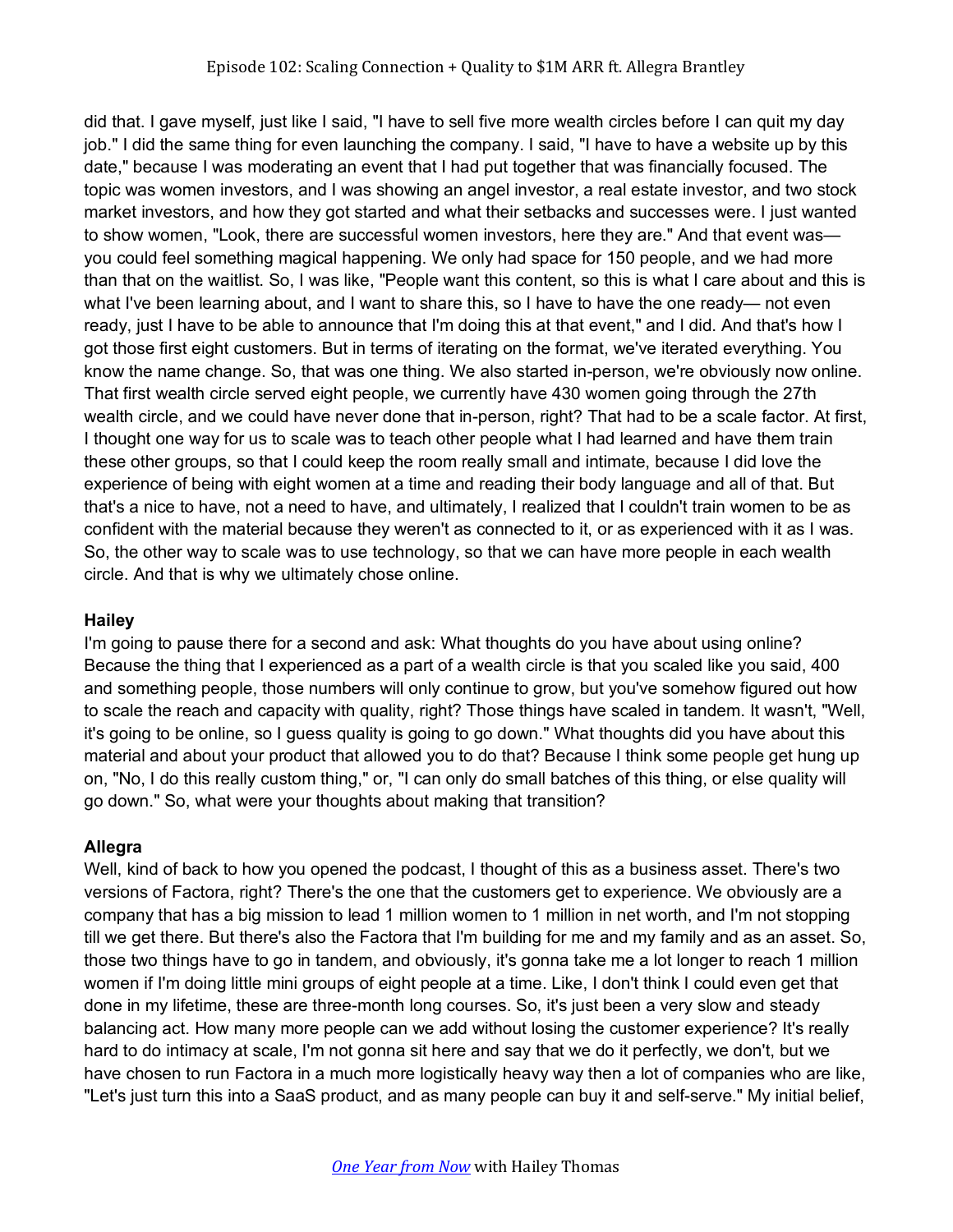and it's still a core part of my beliefs, is that women are smart, and women would be doing this for themselves if it didn't scare them. So, if I'm telling them to dive into a topic that there's already some fear and shame and confusion and overwhelm around, I surely can't say, "Alright, well, here's the course, go online and gobble it up." I mean, so many online courses do not have high completion rates, because people are self-serving them. So, I felt like with the subject matter, with the demographic I was serving, and with the effect that I wanted to have, I just couldn't leave them alone. So, there has to be that intimacy factor, and we've done that with community. So, when women enter the wealth circle, now, instead of just being with eight people in the room, they get to be with their entire cohort in a Slack space. They get to be with their entire cohort on a Zoom call. We have these live sessions, where they get to break out into four to six-person breakouts where they've got financial topics to discuss, both personally and what their future strategies are, and they're volleying those ideas off of other people. And you can't do that if you're just sitting in a room on a laptop, listening to someone talk at you for a few hours, which that was how my learning went. When I was learning about investing, I was sitting on investopedia.com at night and be like, "Oh, okay, yeah, I've got to read. I got to read about diversification one more time, because it's really not sticking." But I also had an old white guy teaching it to me, so I was like, "I want to hear from people like me," which was why I knew that event really hit a heartstring with women. They were like, "I want to see me in those chairs. I want to see other women doing this so that it proves that I can do it." And so that's what Factora has always been about. And a lot of people ask me like, "Why don't you open this up to men?" And it's like, you know what, men have a lot of places they can go to talk about money. In fact, if you look at the entire financial industry, it's pretty much spearheaded by men. It's financial companies and products that were built by men for men and maybe repurposed for women. I just wanted to focus on making a space for women. So, that means we're really focused on beautiful design, we want to synthesize complex topics and make them bite-sized and chewable and memorable. We do a lot of storytelling, because that's how women like to learn. And then, like I said, we do a lot of inspiration from the community. "Here's a woman in our community who has done X that we are talking about tonight." So, you can see an example of, and I think that that resonates really well.

## **Hailey**

I love that because what I'm hearing from you, and the thing that I keep seeing in my work and in my clients work, is that for you to scale, what actually needs to happen is not making things more complex, you actually need to simplify them and do less things. However, your thinking has to be mature enough to figure out how to do that and do it well, right? So, the answer was not for you, like, "Oh, we'll just make it a course, and then it'll be scalable." No, no. What needs to happen? What do my customers need to get the result that they came here for? So, all of this requires such mature thinking on your part to build in the intimacy with scaling, and like you said, in the Slack channels, in the community, in the breakout rooms. We had accountability partners between the sessions, which I thought was so fun. I'm still like, connected with a bunch of those women on Instagram, right? So like, it's such a mature way of thinking, and that's the thinking that gets your business to scale. It's not: How do we do more and be more flashy? It's: How do I simplify and be more mature in my thinking to make sure that customers get the results they want with the scaled experience?

## **Allegra**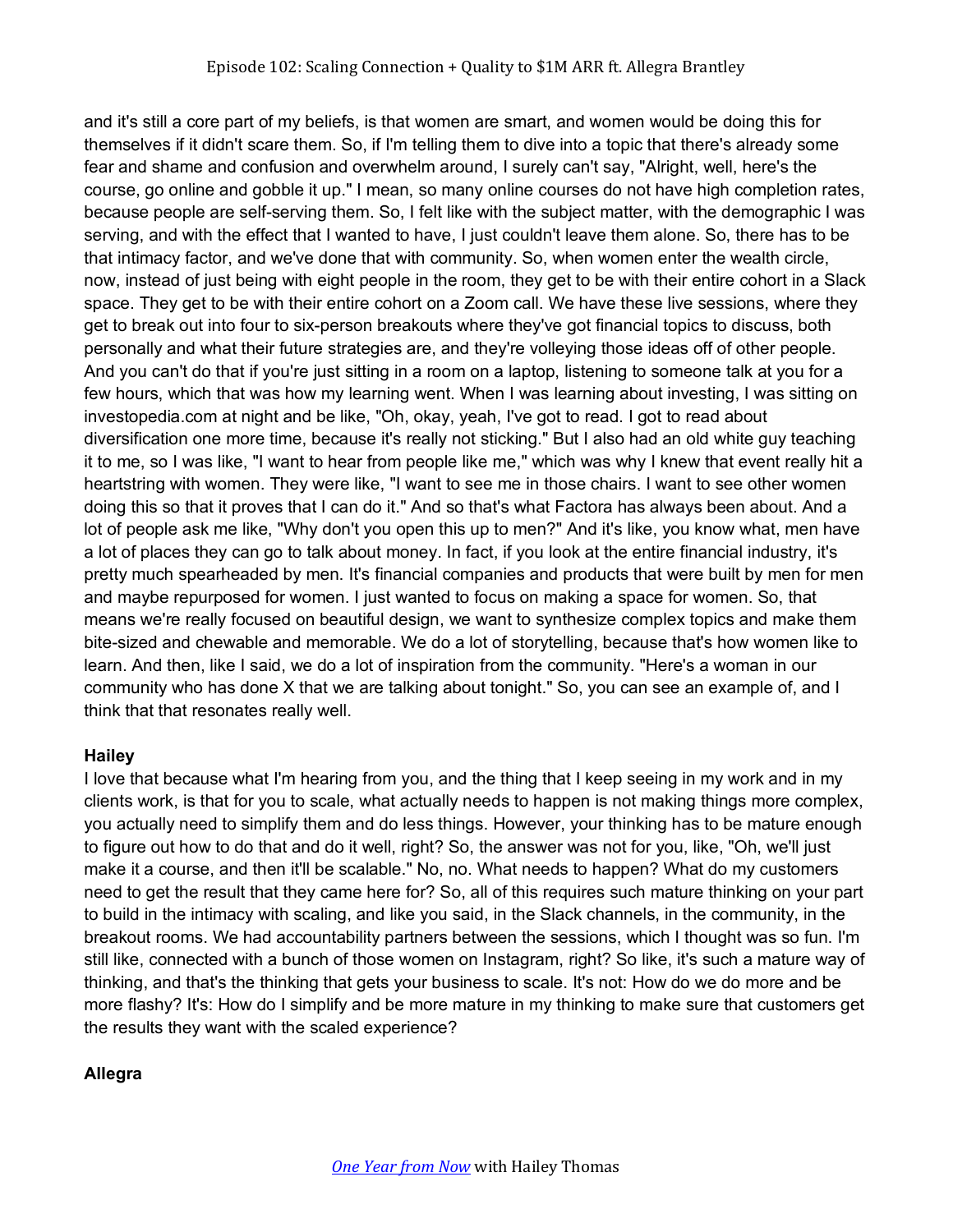And to that point, because I think simplification is so huge and also so difficult for entrepreneurs, because they think, "If I'm going to raise my prices, I need to offer more." Not true, but it does feel true. So, I totally resonate with that. We have been taking more and more out of the wealth circle. It's not like we're getting rid of anything, it's just that we found that, because there's six sessions in wealth circle over three months. After session three, people start to get tired. They're like, "Oh, that's a lot of spreadsheets you are asking me to do." Like, this is a lot of homework. So, instead of giving everyone two assignments and an accountability partner meetup, we've shifted based on what we're seeing every time, based on the data, based on the feedback, based on the clear feeling and the comments that are happening in the Slack channel. So, one of the things that we've done to lessen the workload is, we give them one assignment, everything else is still optional, it's in the bonus section. If you want to do more, by all means, go for it. But here's the one assignment that is really relative to the content you learned that's going to get you to your next step in deciphering your financial goals and making an investment plan, which is what we want you to leave a wealth circle with. And then those accountability partner meetups— two things we've changed since your experience in the wealth circle. One, we used to just match you up randomly, like we did not play Hand of God, we were just like, "All women are great, and here's your opportunity to meet a woman that you'd likely never have met. Let's see how it goes." Well, now we actually have a more advanced algorithm where we match you by networth band, whether you're an entrepreneur or an employee, because we found those impact really fruitful conversations, what location you're in, what life stage you're in, like just to help people kind of get a little bit more connected based on where they're at financially. And we don't even start accountability partner meetups until after session three, because we're like, "There's a lot going on, and we're already taking up so much of your time, we're not going to make you talk to somebody for an hour in addition to these homework." So, I always tell my team, I'm like, "How do we Steve Jobs this?" I want one button, not 4. I want 1 assignment, not six. Like, less is more, because people love to feel accomplished. So, if you give them more work than they can do, they're flustered, but if you give them just a few things that they do, and they can come back to again and again and again, then they're like, "Oh, this was awesome."

## **Hailey**

Exactly. So, it's great for your business, right? Because it helps you with retention, people redoing wealth circles, I know I'm gonna do another one again this year. And then also with, like, their success, right? So, always in tandem, we're growing. What is the business need to be successful? And how does that match with what clients came to us in the first place for, right? Are they getting what they came to us for?

# **Allegra**

And that's actually another one. A lot of great businesses, like I said, get started because the person who started them had that need. So, I am one of our customer avatars. We have about three, but I always think back to me that was overwhelmed, confused, shameful and fearful, and I think, "How do I help her?" Because that's still who I'm helping, even though I don't feel that way about money anymore, I have to always put back on that hat, that filter whenever we're doing anything.

## **Hailey**

That's so good. Okay, so we talked a little bit about what iteration Factora and these wealth circles are in right now. What does that look like on the backside? What does your team look like? What does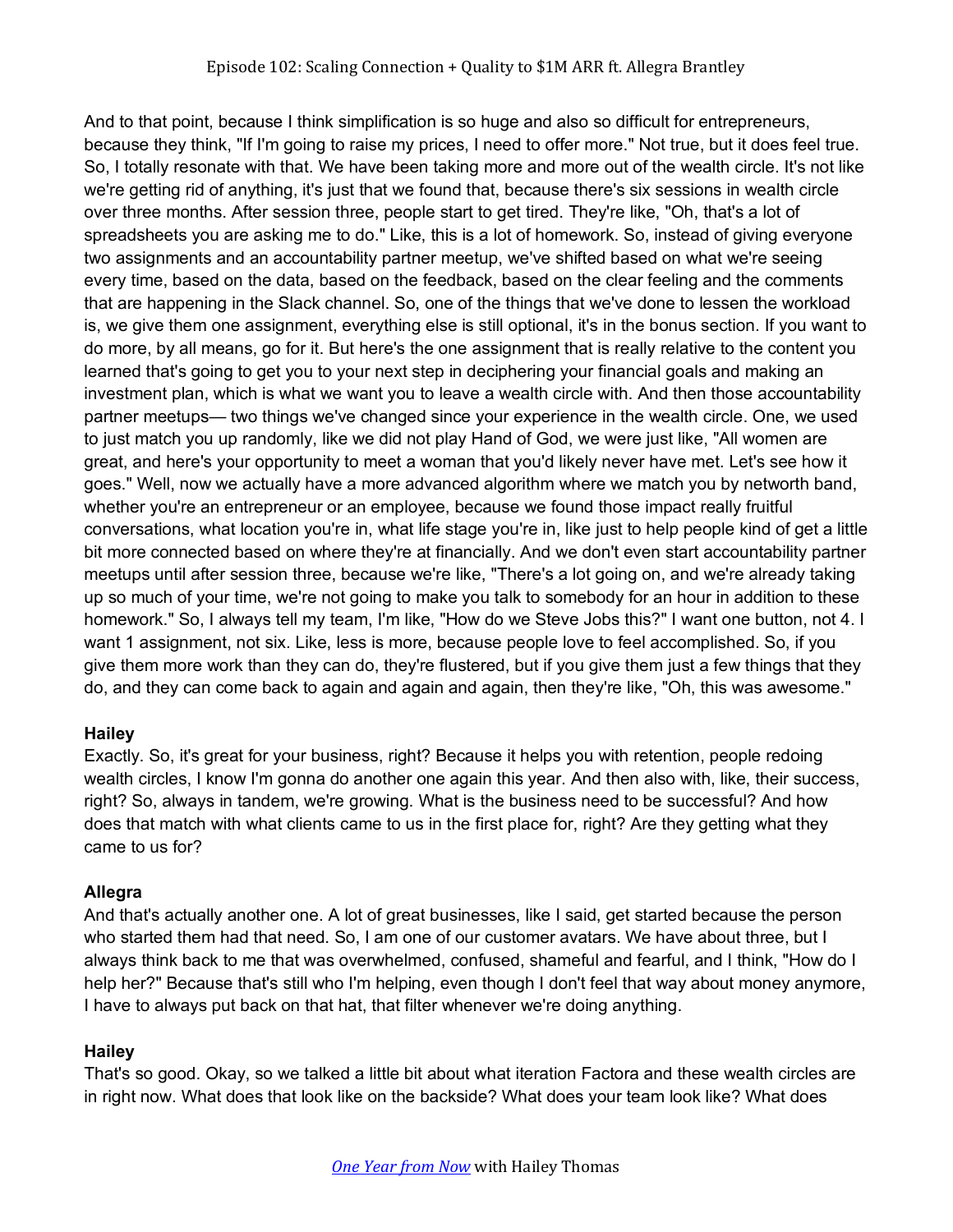revenue look like? Because you launch how many times a year, right? So, like what does the setup of the business look like now, versus that first wealth group?

## **Allegra**

So, totally different. The first wealth circle, like I said, it was just me, this was more of a "outside of my day job" trial, and, "Can I turn this into my full time thing?" Because I wanted it to be a real business, but I also didn't want to jump into it. Like, I had a business before in New York, where I literally quit my job, cashed out of my 401k, LOL. Only LOL, because I teach women about personal finance, and I'm like, "Man, good thing, I can't access that account and play projections of what it would have been today." But anyways, that was the capital I had, and we always learn from our decisions. So, I learned a lot from that experience that truthfully, I had to go back to work because I wasn't financially prepared personally to launch that company. And so, when you deal with a lot of financial stress, you want safety and so, I went back into the workforce. Interestingly, now, I don't believe that the workforce is safety. That's a topic for another day, we get into it in the wealth circle, but I believe in diversifying your income, and that's why it's so important for women to understand and invest. But all of that to say, first of wealth circle, it was just me, it was more of a side hustle. Can we turn this into a full hustle? Wealth circle today, or Factora the company today, we have five full-time employees. Last year, which was our third full year in business, we went past the 1 million mark in revenue, we had really high profit margins, like 35%, which is incredible. We are formed as an S corp. That, in and of itself, has been a big decision. S Corps are typically better for service businesses, like lawyers and doctors who can empty out all the funds to reduce taxes, because they know they're gonna have more customers next year, repeat customers, but I only have one product. So, every time we go to sell, we have to find new customers, and that's something we're working on changing in the future, but our current model is that we launched the wealth circle twice a year, because we're always iterating and improving it between the spring and the fall session. But in the future, we want it to be more available more times a year. So, in 2023, we plan to have two products, it'll be a wealth circle, and a Factora membership option, because what we found is that women go through the wealth circle, and they're like, "I'm awake. I'm excited, I want more." And we're like, "Well, it just took us like three years to build one course, so we can't give you more right now, we're tapped out." But the truth is, the more that they want is the continued access to the community. They want us to vet and curate experts for them. They want us to even put together panels of women, like yourself, who are working fully in their businesses and looking at it as a business asset. Like, how do I learn from women who are doing just that? So, utilizing the community's experiences to inspire other women to step outside their comfort zones, right? Because investing is all about risk tolerance.

# **Hailey**

Yes, kind of the last thing I want us to talk about is businesses as assets, which are like, my absolute favorite, and I'm personally learning about all the other assets, because the only one that I know really well is business. So, I'm going to set that aside, but one of the things I talk with all my clients about is only having one product, because it takes almost that long to learn how to really, really get it very well. And most of my clients have multiple things going on, but learning how to stack those or prioritize your time and energy across those. So, question for you: Did you ever, in the last three years— which congratulations, first of all, on crossing the million-dollar revenue mark, that's badass— but at any point in time, did you feel itchy to add another product sooner? Or like, "Ooh, Factoria is great, but I want to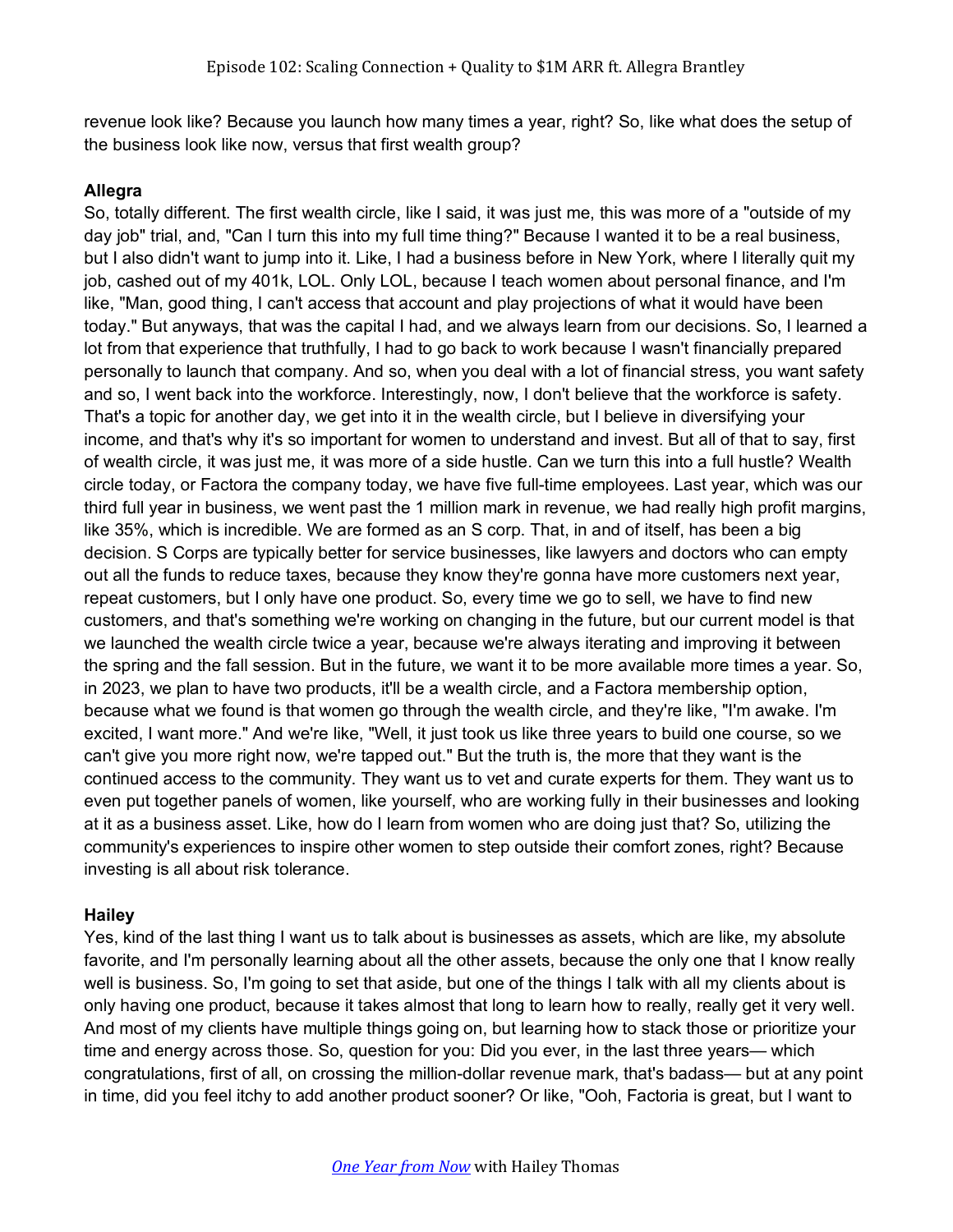start this other thing over here." Like, tell me about the kind of practice of dedication I will say, how you've matured and grown in that over the last couple of years?

## **Allegra**

Yes. Well, I'm very fortunate that one of my mentors, although he doesn't know he's my mentor, is the ultimate ruthless prioritizer, and that is Warren Buffett. I believe Warren Buffett is the best investor to ever walk the planet, and I love reading about him, he's got such a principled approach, and his mindset is just so fascinating. But his number one reason for success that— I mean, this is him stating it— is focus. He has been focused on being the number one investor since he was like, a little 11-yearold boy, he wrote it on the back of a notebook and that's what he's been doing ever since. And so, I really took that to mean— Look, I know that everyone says, "Multitasking is fine, you can do this and this and this all at the same time, keep the variations, spice of life, blah, blah, blah." I don't agree with that. When I multitask, I don't do anything very well. And so, when I decided to do this, I wanted to dedicate myself to this. And that means like, true dedication, like, I moved to Austin from New York, I didn't have a license, I didn't renew it. I was like, "No, I'm gonna sit in my house and get this done. I don't even want the ability to leave and go to coffee meetings." Like, I know that's crazy. I know saying that out loud is crazy, but I know it's a reason for my success, or a part of it. So, focus hasn't been too hard for me, because it's been a clear value from the beginning. I knew I needed to focus to give this everything I've got, so that I can get to this place in three years. I know that it's hard for women to hit the 1 million revenue mark, so the fact that we did it in three years is phenomenal, and sometimes I have to stop and remind myself that because I'm already on to like, "How do I make 2 million? How do I make 5 million?" I'm thinking about the next thing. I think focus is huge, but we've also learned, like, "Look, I built a company that doesn't have the best revenue structure," right? To only capitalize your business twice a year means I've had to be really good at managing cash flow, and what kills businesses oftentimes is cash flow, running out of money. And so, I've had to be really, really thoughtful there, and I'm kind of old school. I only grow as much as we can afford to because Factora has no debt, Factora has no investors. All decisions that I've made to build this business in a certain way.

## **Hailey**

Yeah. I love that. And I think there's so many stories, and I think we'll have to have more conversations view, but also in general, about how each entrepreneur thinks about money and about business is a core strategy for how they then go to grow that business, right? And so, some folks are very, like, pro leveraging, and like, "Why would I use my own money when I can use someone else's money?" And some people are like, "Yeah, no, it's gonna be bootstrapped, and it's gonna be awesome, and I'm so good with it." The goal is for you to be all in on your strategy. Like, that's the thing, is you to be all in on it.

# **Allegra**

And you can have different strategies in different areas, because I want to be very clear, I love leverage. I own a lot of property, and I've got a mortgage on every single one of those, okay? However, when I borrow money from a bank to pick up another real estate asset, the bank doesn't tell me what to do with that property. So, the reason that we decided to not be venture-backed— and by the way, we've turned down investment. And that was really hard for me, my ego had a lot of work to do, because I didn't go out with a pitch deck and try and get investors, although I've helped a founder do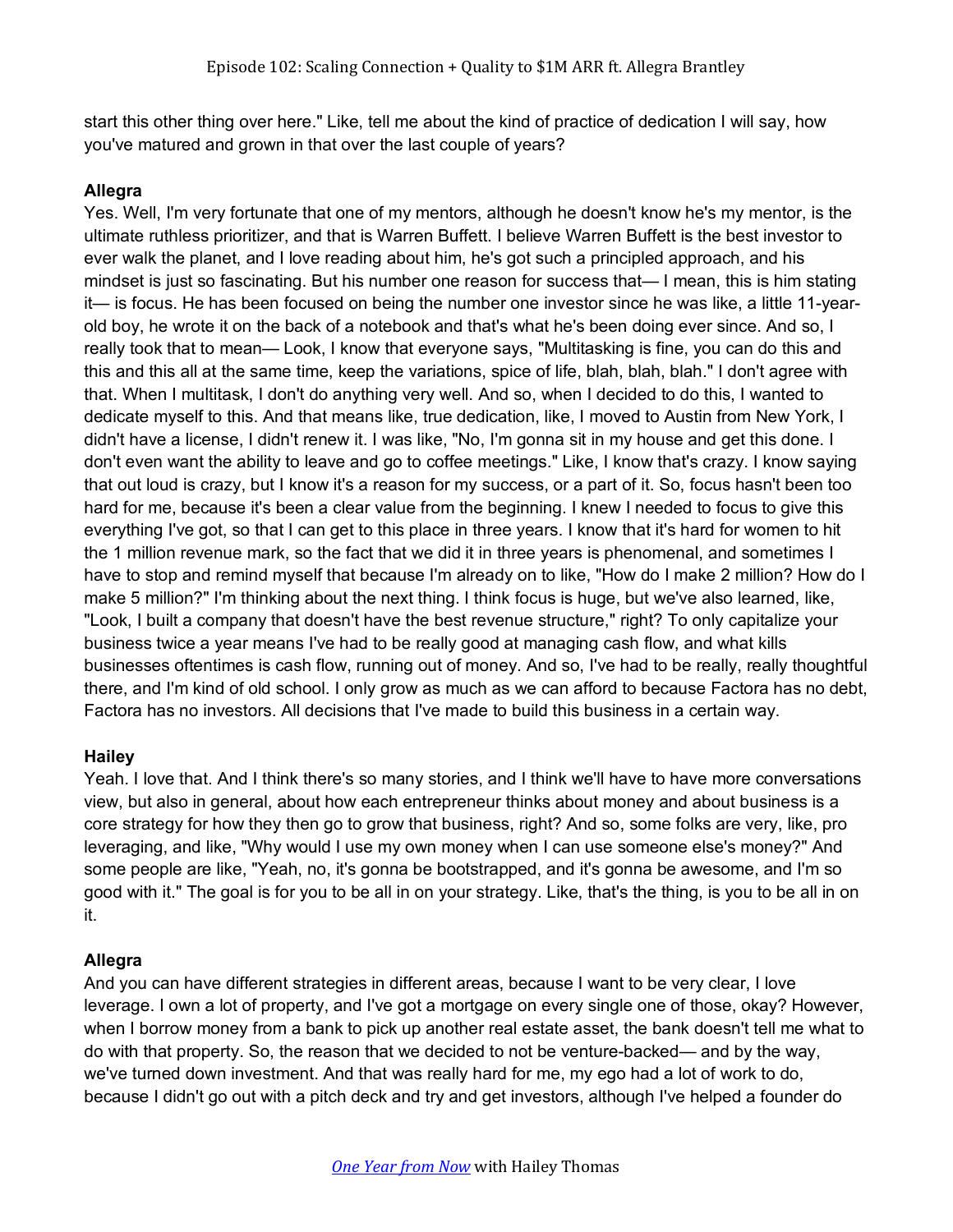that before and I know how hard that is. So, the fact that people were knocking on my door, not blinking at my valuation, ready to put money in. I was like, "Go me," you know? It really stroked my ego, and we decided at the 11th hour not to take that investment, because that money came with the gas pedal getting smashed on. When someone invests in your company, they, one, get an opinion and, two, put a lot of pressure on you to scale and build and break stuff quickly, so that you can either fail and they can move on to their other portfolio companies, or you can zoom in the right direction, so that they can have an exit and liquidation event in the future. And I really had to look at my life and my personal goals, which as you know, I'm going on and on in Factora to women about this, like, your money, your investments, your right financial setup is all based on you. I know you think it's a recipe outside of you, but it's not. It all comes down to: What are your goals in life? What are your timelines for those goals? And for me, I'm 35, I want to start a family. So, bad time to get investors breathing down my neck, telling me what to do, when I right now have 100% control of how we build this thing. And I can do it intentionally, and in the speed that works for me and starting a family, which are my personal life goals and I don't want anyone to intercept that.

## **Hailey**

Yeah, there's so much to be said for one of the big values of having a business asset when you are and not that it isn't an asset if you have investors, but that's a different game. Like, that's a whole different game, versus, I'm going to build this thing so that I get paid out regularly. It's an asset that, if I want to sell it, I can if I really wanted to, or just be a founder and let someone else CEO it and just kind of like, take money from it. There's so many options, you can exit.

#### **Allegra**

So many more options. You're exactly right. It is a totally different ballgame when you have investors, again, very different than if I went and got an SBA loan from the bank. The bank's not going to tell me how to run the company, the bank's just going to evaluate whether it should loan me money in the first place based on: Is the business profitable? Is it doing well? Do we think we'll get our money back? But actually having sophisticated investors, it's a different game. And right now, it's all the rage. It's almost like it's gotten so sexy that people have lost sight of the fact that it's okay to build a business slowly, authentically, and in the fashion and format that works for you. And like, everybody wants the venture dollars, and by the way, women need the venture dollars, because we are totally not getting as many as we should. But not every business is right for institutional money. Factora actually could be, but then I had to make that ultimate decision. Just because we can be, doesn't mean we have to be, and I didn't want us to be.

## **Hailey**

Yeah, I love that. Okay, as we wrap up, do you have any kind of advice or anything you want to add to the women that are in that, let's say between like, making their first 250,000 or half a million, about where they are now, or having their eye on million dollar-plus business? Is there anything you'd like to share with them? It might be a whole nother podcast episode, but—

## **Allegra**

I know, I was thinking, like, "I'll be here all day." No, my main advice would be: Be a sponge, and learn about where you want to go. So, if you're at \$250,000, and you want to be a million dollar business, or